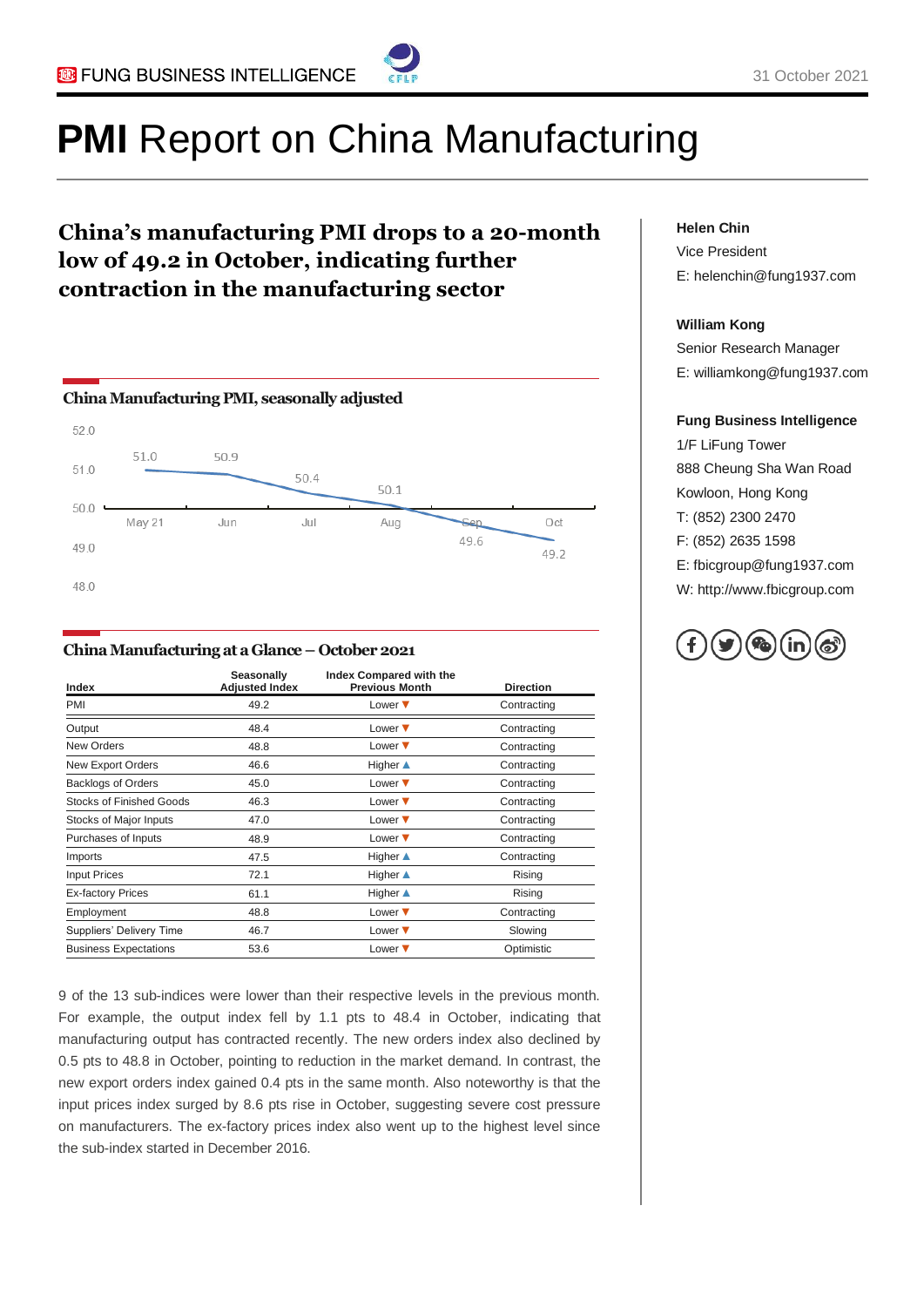By size of enterprises, the PMI of 'large enterprises' edged down to 50.3 in October from 50.4 in September, and the PMI of 'medium enterprises' dropped to 48.6 in October from 49.7 in September. Meanwhile, the PMI of 'small enterprises' came in at 47.5 in October, the same as in September.

The output index came in at 48.4 in October, down from 49.5 in September. The output index of 'large enterprises' rose above the critical 50-mark, registering 50.1 in October. Meanwhile, the output indices of 'medium enterprises' and 'small enterprises' were below 50, registering 47.5 and 45.8 respectively in the month.

The new orders index came in at 48.8 in October, down from 49.3 in September. By size of enterprises, the new orders index of 'large enterprises' stayed above the critical 50 mark, registering 50.6 in October. Meanwhile, the new orders indices of 'medium enterprises' and 'small enterprises' remained in the contractionary zone, registering 47.7 and 46.1 respectively in the month.

The new export orders index went up to 46.6 in October from 46.2 in September. The new export orders indices of 'large enterprises', 'medium enterprises' and 'small enterprises' all stayed below the neutral level of 50, registering 47.3, 47.1 and 41.3 respectively in October.

The backlogs of orders index came in at 45.0 in October, down from 45.6 in September. The backlogs of orders indices of 'large enterprises', 'medium enterprises' and 'small enterprises' all remained below the critical 50-mark, registering 46.8, 44.6 and 41.5 respectively in October.

The stocks of finished goods index dropped to 46.3 in October from 47.2 in September. The stocks of finished goods indices of 'large enterprises', 'medium enterprises' and 'small enterprises' all remained in the contractionary zone, registering 46.1, 47.2 and 45.4 respectively in October.

The stocks of major inputs index came in at 47.0 in October, down from 48.2 in September. The stocks of major inputs indices of 'large enterprises', 'medium enterprises' and 'small enterprises' all remained below the critical 50-mark, registering 47.7, 46.3 and 46.4 respectively in October.

The purchases of inputs index went down to 48.9 in October from 49.7 in September. The purchases of inputs index of 'large enterprises' rose to 51.0 in October. Meanwhile, the purchases of inputs indices of 'medium enterprises' and 'small enterprises' were below the neutral level of 50, registering 47.1 and 46.8 respectively in the month.

The imports index climbs to 47.5 in October from 46.8 in September. The imports indices of 'large enterprises', 'medium enterprises' and 'small enterprises' all stayed below the critical 50-mark, registering 48.6, 44.4 and 47.9 in October.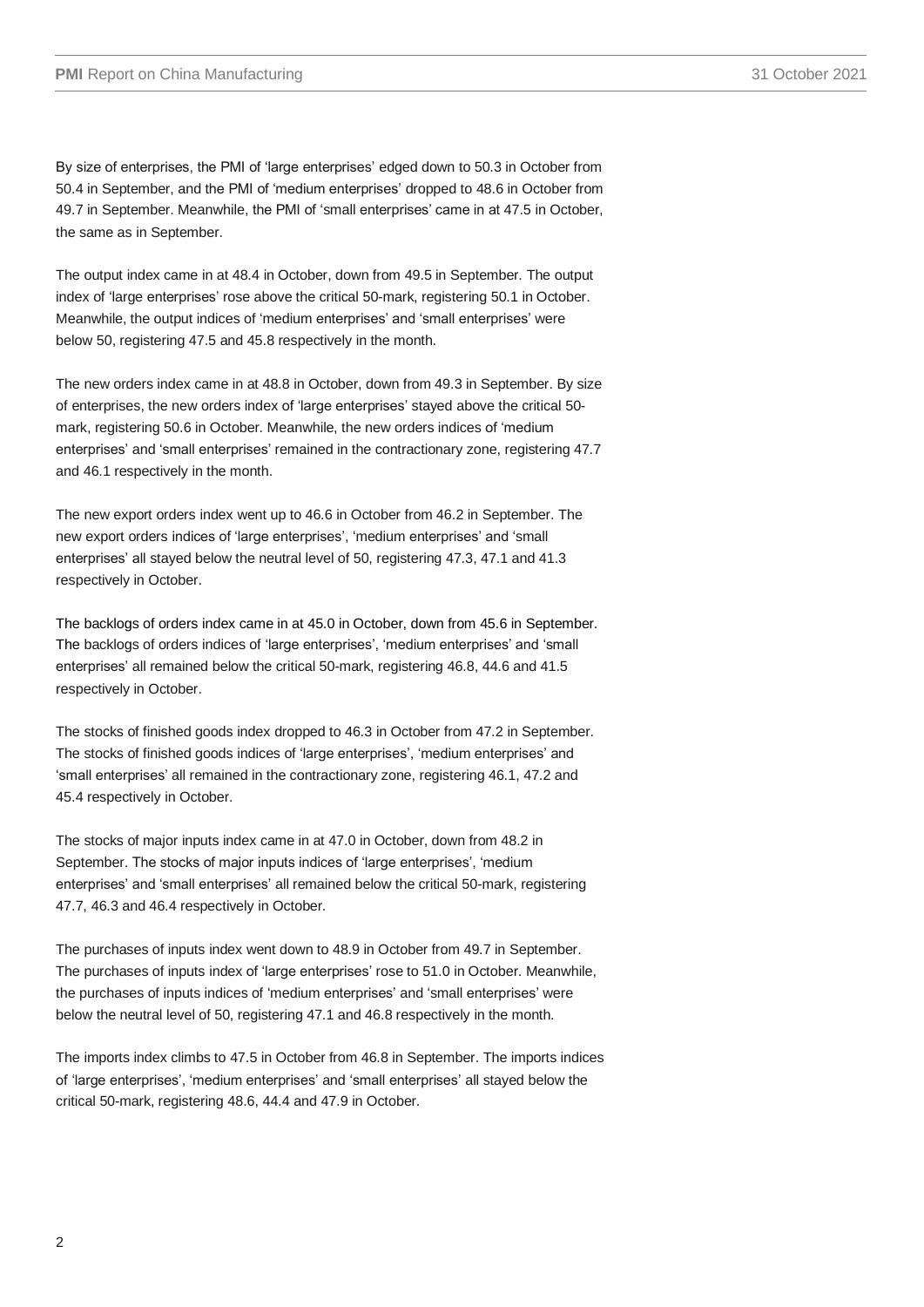The input prices index jumped to 72.1 in October from 63.5 in September. The input prices indices of 'large enterprises', 'medium enterprises' and 'small enterprises' all remained above the critical 50-mark, registering 72.3, 72.4 and 71.4 respectively in October.

The ex-factory prices index came in at 61.1 in October, up from 56.4 in September. <sup>1</sup> The ex-factory prices indices of 'large enterprises', 'medium enterprises' and 'small enterprises' all remained in the expansionary zone, registering 61.6, 61.0 and 60.1 respectively in October.

The employment index was 48.8 in October, down from 49.0 in September. The employment indices of 'large enterprises', 'medium enterprises' and 'small enterprises' were all below the critical 50-mark, registering 49.4, 48.8 and 47.4 respectively in October.

The suppliers' delivery time index came in at 46.7 in October, down from 48.1 in September. A reading above 50 implies faster delivery; below 50, slower delivery. The suppliers' delivery time indices of 'large enterprises', 'medium enterprises' and 'small enterprises' registered 47.2, 46.5 and 45.9 respectively in October.

The business expectations index went down to 53.6 in October, down from 56.4 in September. <sup>2</sup> The business expectations indices of 'large enterprises' and 'medium enterprises' registered 55.8 and 52.9 respectively in October. Meanwhile, the business expectations index of 'small enterprises' dropped below the neutral level of 50, registering 49.4 in the month.

<sup>1</sup> The ex-factory prices index has been published since January 2017.

<sup>2</sup> Since January 2017, a new method of seasonal adjustment to the business expectations index has been adopted; and accordingly, the historical readings of the index have been revised.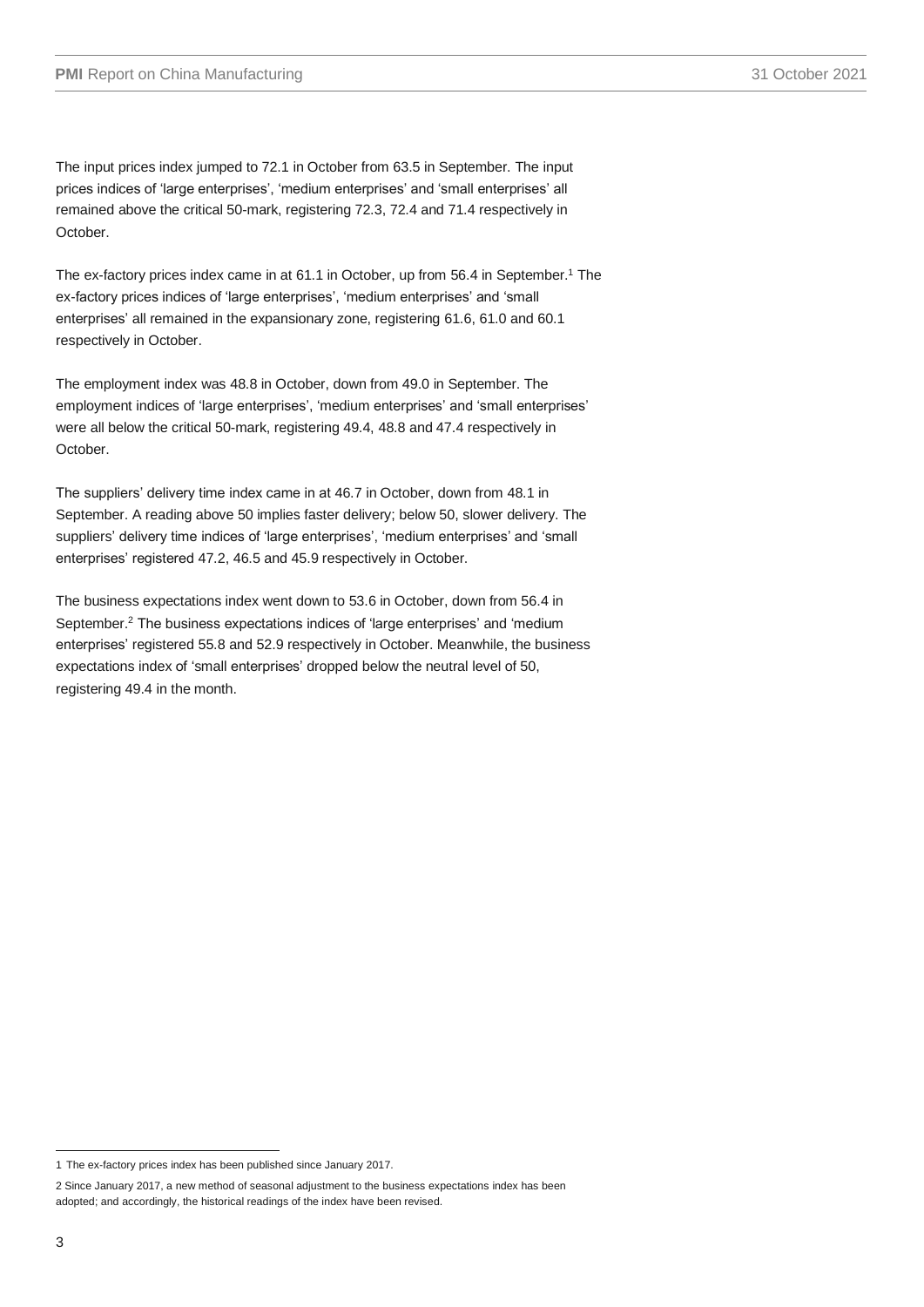## **CFLP**

#### **中國物流與採購聯合會**

China Federation of Logistics & Purchasing (CFLP) is the logistics and purchasing industry association approved by the State Council. CFLP's mission is to push forward the development of the logistics industry and the procurement businesses of both government and enterprises, as well as the circulation of factors of production in China. The government authorizes the CFLP to produce industry statistics and set industry standards. CFLP is also China's representative in the Asian-Pacific Logistics Federation (APLF) and the International Federation of Purchasing and Supply Management (IFPSM).

### **NBS**

#### **國家統計局**

The National Bureau of Statistics (NBS), an agency directly under the State Council in China, is in charge of the country's statistics. It is responsible for formulating statistical policies and establishing the national statistical system, drafting and enforcing the statistical laws and regulations, setting up and improving the national economic accounting system, conducting censuses, as well as making statistical analyses and forecasts of the macroeconomy, social development, scientific advancement, resources and environment.

# **China Manufacturing PMI**

#### **中國製造業採購經理指數**

China Manufacturing Purchasing Managers' Index (PMI) provides an early indication each month of economic activities in the Chinese manufacturing sector. It is jointly published by China Federation of Logistics & Purchasing (CFLP) and the National Bureau of Statistics (NBS). Fung Business Intelligence is responsible for drafting and disseminating the English PMI report.

Every month questionnaires are sent to 3,000 manufacturing enterprises all over China. The data presented herein is compiled from the enterprises' responses about their purchasing activities and supply situations. CFLP makes no representation regarding the data collection procedures, nor does it disclose any data of individual enterprises. The PMI should be compared to other economic data sources when used in decision-making.

3,000 manufacturing enterprises in 31 industries from Eastern, Northeastern, Central and Western China are surveyed. The sampling of the enterprises involves the use of Probability Proportional to Size Sampling (PPS), which means the selection of enterprises surveyed is largely based on each industry's contribution to GDP, and the representation of each geographical region.

There are 13 sub-indicators in the survey: Output, New Orders, New Export Orders, Backlogs of Orders, Stocks of Finished Goods, Purchases of Inputs, Imports, Input Prices, Stocks of Major Inputs, Ex-factory Prices, Employment, Suppliers' Delivery Time and Business Expectations. An index reading above 50 indicates an overall positive change in a sub-indicator; below 50, an overall negative change.

The PMI is a composite index based on the seasonally adjusted indices for five of the subindicators with varying weights: New Orders—30%; Output—25%; Employment—20%; Suppliers' Delivery Time—15%; and Stocks of Major Inputs—10%. A PMI reading above 50 indicates an overall expansion in the manufacturing sector; below 50, an overall contraction.

Currently there are more than twenty countries and regions conducting the PMI survey and compilation, based on an internationally standardized methodology.